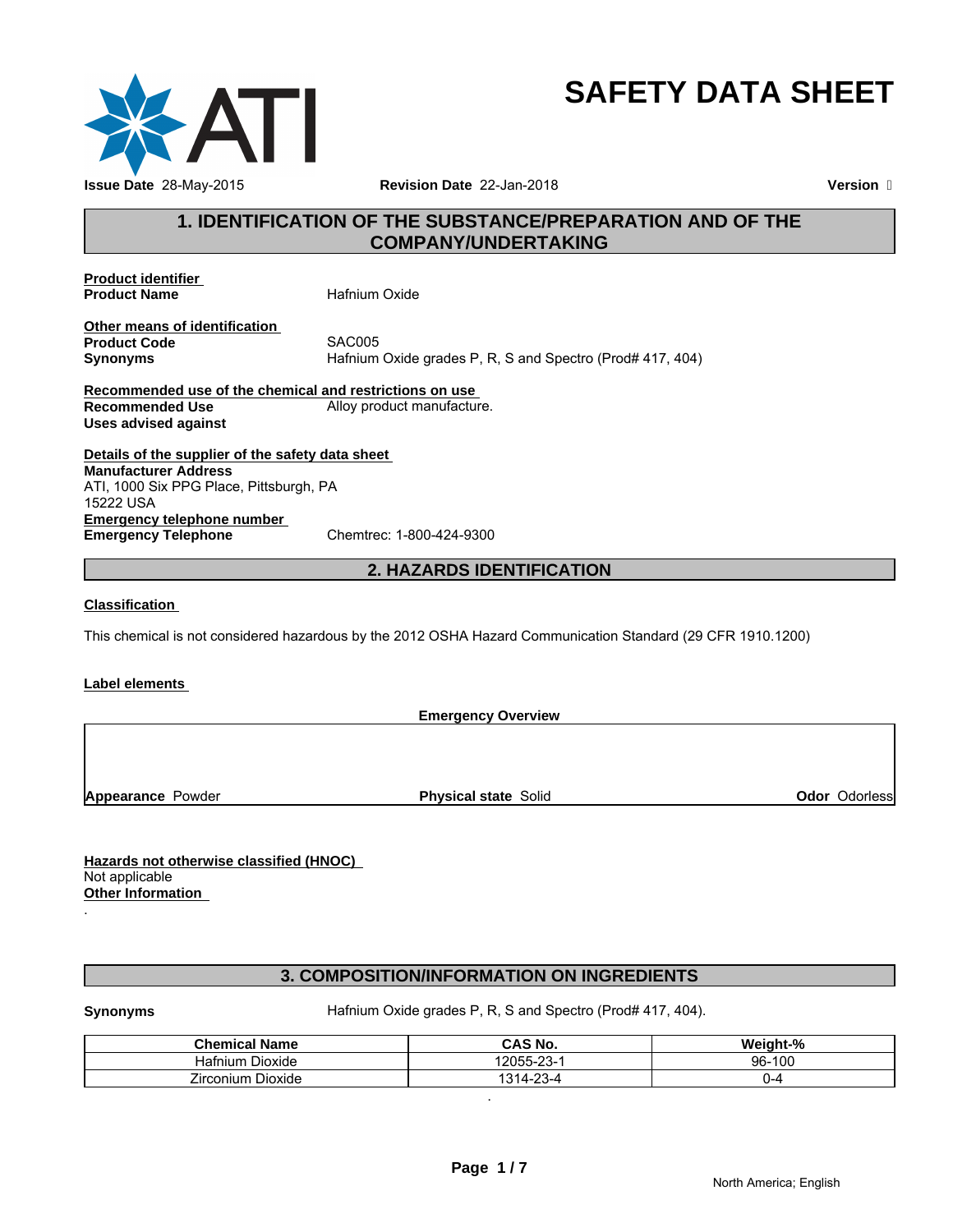# **4. FIRST AID MEASURES**

| First aid measures  |                                                                                                                                                        |
|---------------------|--------------------------------------------------------------------------------------------------------------------------------------------------------|
| Eye contact         | In the case of particles coming in contact with eyes during processing, treat as with any<br>foreign object.                                           |
| <b>Skin Contact</b> | None under normal use conditions.                                                                                                                      |
| <b>Inhalation</b>   | If excessive amounts of smoke, fume, or particulate are inhaled during processing, remove<br>to fresh air and consult a qualified health professional. |
| Ingestion           | IF SWALLOWED. Call a POISON CENTER or doctor/physician if you feel unwell.                                                                             |
|                     | Most important symptoms and effects, both acute and delayed                                                                                            |
| <b>Symptoms</b>     | None anticipated.                                                                                                                                      |
|                     | Indication of any immediate medical attention and special treatment needed                                                                             |
| Note to physicians  | Treat symptomatically.                                                                                                                                 |
|                     | <b>5. FIRE-FIGHTING MEASURES</b>                                                                                                                       |

#### **Suitable extinguishing media** Non-combustible.

**Unsuitable extinguishing media** Non-combustible.

### **Specific hazards arising from the chemical**

Non-combustible.

**Hazardous combustion products**Not applicable.

**Explosion data Sensitivity to Mechanical Impact** None. **Sensitivity to Static Discharge** None.

# **Protective equipment and precautions for firefighters**

Firefighters should wear self-contained breathing apparatus and full firefighting turnout gear.

# **6. ACCIDENTAL RELEASE MEASURES**

|                                                      | Personal precautions, protective equipment and emergency procedures             |
|------------------------------------------------------|---------------------------------------------------------------------------------|
| <b>Personal precautions</b>                          | Use personal protective equipment as required.                                  |
| For emergency responders                             | Use personal protective equipment as required.                                  |
| <b>Environmental precautions</b>                     |                                                                                 |
| <b>Environmental precautions</b>                     | Collect spillage to prevent release to the environment.                         |
| Methods and material for containment and cleaning up |                                                                                 |
| <b>Methods for containment</b>                       | Prevent further leakage or spillage if safe to do so.                           |
| Methods for cleaning up                              | Sweep or shovel material into dry containers. Avoid creating uncontrolled dust. |
|                                                      | - IIIININIA IIIN ATANIAF                                                        |

### **7. HANDLING AND STORAGE**

## **Precautions for safe handling**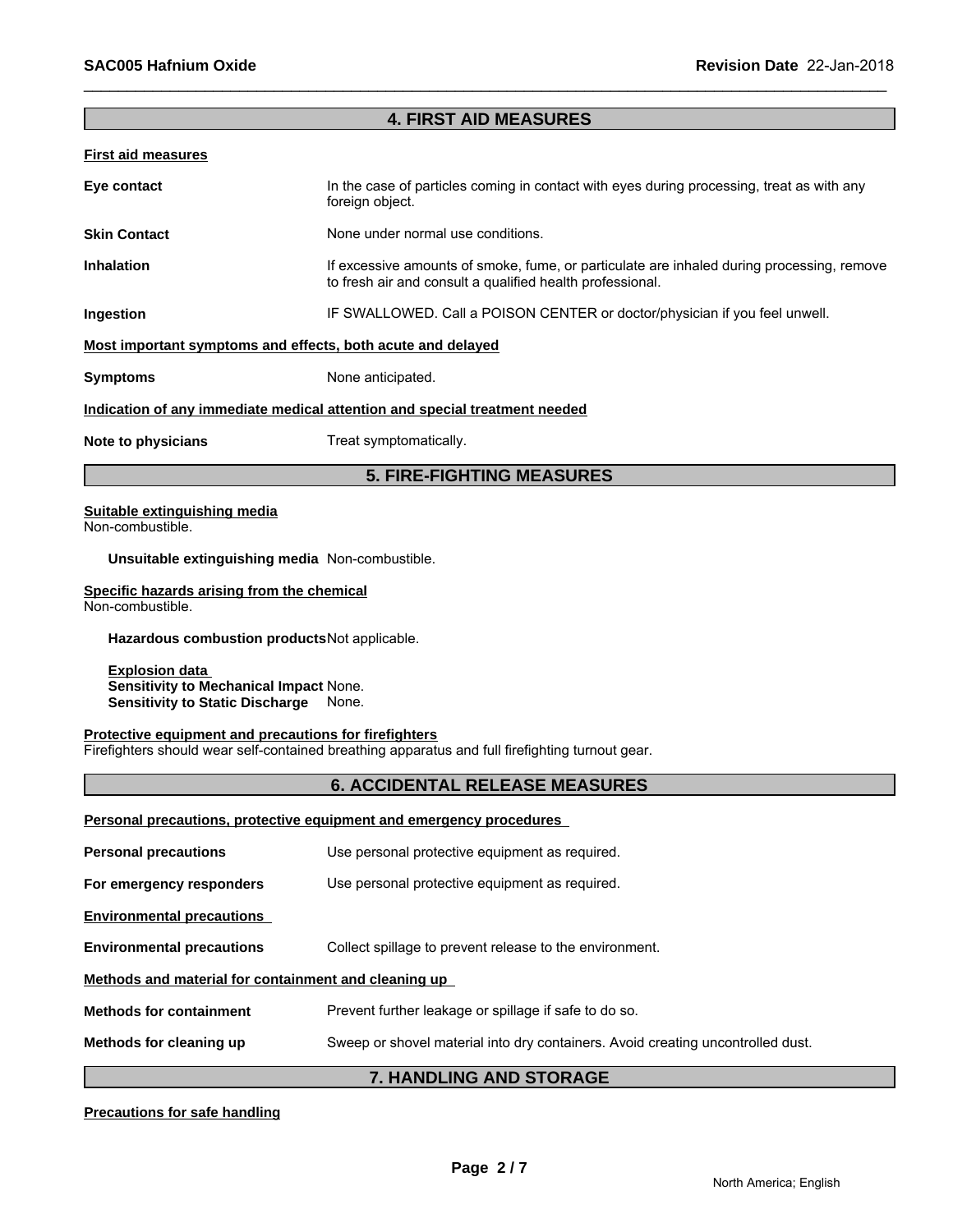**Advice on safe handling** Handle in accordance with good industrial hygiene and safety practice. **Conditions for safe storage, including any incompatibilities Storage Conditions** Keep in properly labeled containers. **Incompatible materials** None known.

# **8. EXPOSURE CONTROLS/PERSONAL PROTECTION**

#### **Control parameters**

#### **Exposure Guidelines**

| Chemical Name     | <b>ACGIH TLV</b>                | <b>OSHA PEL</b>                |
|-------------------|---------------------------------|--------------------------------|
| Hafnium Dioxide   | TWA: $0.5$ mg/m <sup>3</sup> Hf |                                |
| 12055-23-1        |                                 |                                |
| Zirconium Dioxide | STEL: 10 mg/m <sup>3</sup> $Zr$ | TWA: $5 \text{ mg/m}^3$ Zr     |
| 1314-23-4         | TWA: 5 ma/m <sup>3</sup> Zr     | (vacated) STEL: 10 mg/m $3 Zr$ |

#### **Appropriate engineering controls**

**Engineering Controls Avoid generation of uncontrolled particles.** 

#### **Individual protection measures, such as personal protective equipment**

| <b>Eye/face protection</b>            | When airborne particles may be present, appropriate eye protection is recommended. For<br>example, tight-fitting goggles, foam-lined safety glasses or other protective equipment that<br>shield the eyes from particles.                                                                                                                                                       |
|---------------------------------------|---------------------------------------------------------------------------------------------------------------------------------------------------------------------------------------------------------------------------------------------------------------------------------------------------------------------------------------------------------------------------------|
| Skin and body protection              | Wear protective gloves.                                                                                                                                                                                                                                                                                                                                                         |
| <b>Respiratory protection</b>         | When particulates/fumes/gases are generated and if exposure limits are exceeded or<br>irritation is experienced, proper approved respiratory protection should be worn.<br>Positive-pressure supplied air respirators may be required for high airborne contaminant<br>concentrations. Respiratory protection must be provided in accordance with current local<br>regulations. |
| <b>General Hygiene Considerations</b> | Handle in accordance with good industrial hygiene and safety practice.                                                                                                                                                                                                                                                                                                          |

# **9. PHYSICAL AND CHEMICAL PROPERTIES**

# **Information on basic physical and chemical properties**

| <b>Physical state</b><br>Appearance<br>Color | Solid<br>Powder<br>white | Odor<br><b>Odor threshold</b> | Odorless<br>Not applicable |
|----------------------------------------------|--------------------------|-------------------------------|----------------------------|
| <b>Property</b>                              | <b>Values</b>            | Remarks • Method              |                            |
| рH                                           |                          |                               |                            |
| Melting point/freezing point                 | 2760 °C /<br>5000 °F     |                               |                            |
| Boiling point / boiling range                | $\overline{\phantom{0}}$ |                               |                            |
| <b>Flash point</b>                           |                          | Not applicable                |                            |
| <b>Evaporation rate</b>                      |                          | Not applicable                |                            |
| Flammability (solid, gas)                    | -                        | Not flammable                 |                            |
| <b>Flammability Limit in Air</b>             |                          |                               |                            |
| Upper flammability limit:                    | $\overline{\phantom{a}}$ |                               |                            |
| Lower flammability limit:                    | $\overline{\phantom{a}}$ |                               |                            |
| Vapor pressure                               | -                        | Not applicable                |                            |
| Vapor density                                | $\overline{\phantom{0}}$ | Not applicable                |                            |
| <b>Specific Gravity</b>                      | 9.68                     |                               |                            |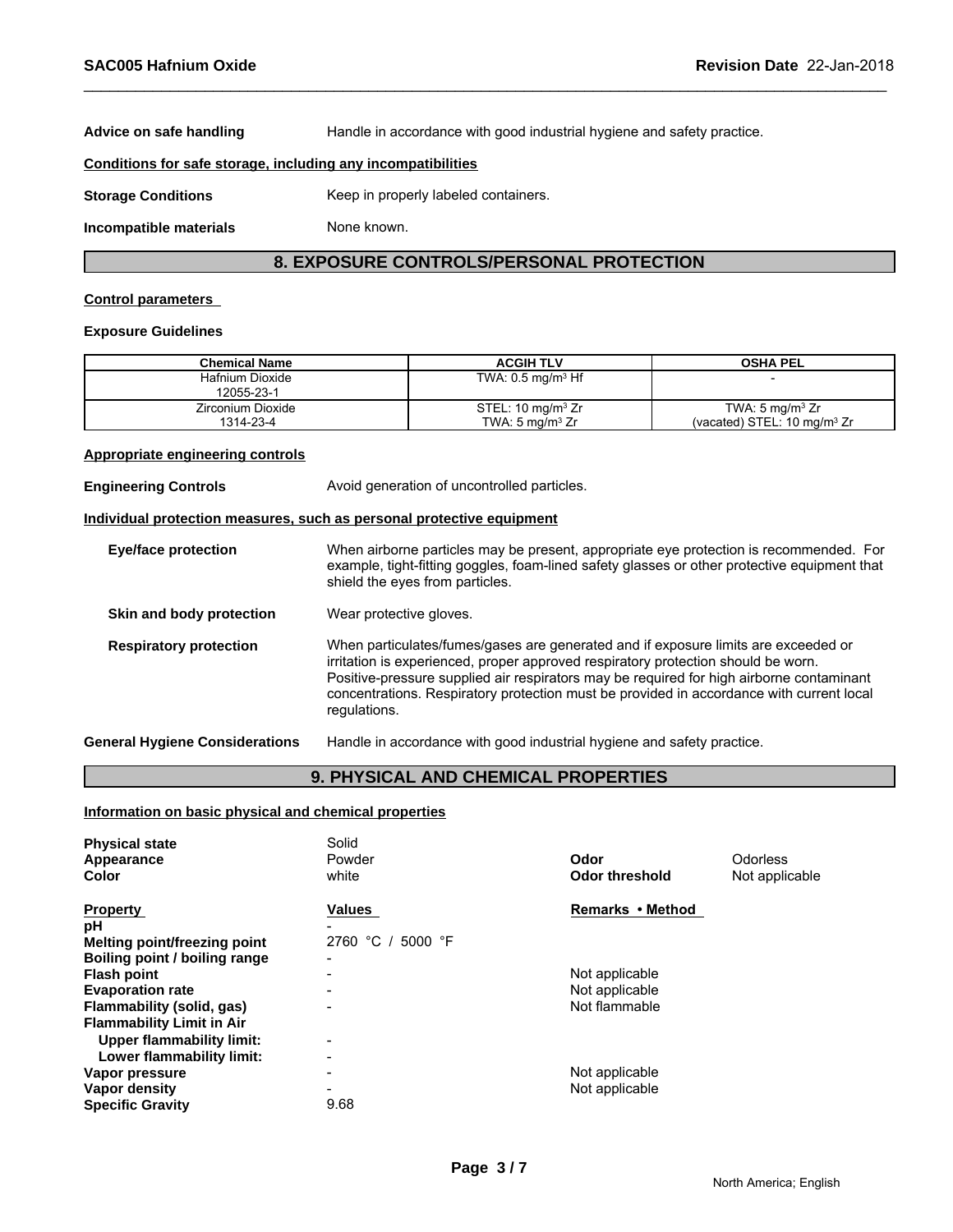| <b>Water solubility</b><br>Solubility in other solvents<br><b>Partition coefficient</b><br><b>Autoignition temperature</b><br><b>Decomposition temperature</b><br><b>Kinematic viscosity</b><br><b>Dynamic viscosity</b><br><b>Explosive properties</b><br><b>Oxidizing properties</b> | Insoluble<br>$\overline{\phantom{0}}$<br>Not applicable<br>Not applicable | Not applicable<br>Not applicable<br>Not applicable<br>Not applicable<br>Not applicable |
|----------------------------------------------------------------------------------------------------------------------------------------------------------------------------------------------------------------------------------------------------------------------------------------|---------------------------------------------------------------------------|----------------------------------------------------------------------------------------|
| <b>Other Information</b>                                                                                                                                                                                                                                                               |                                                                           |                                                                                        |
| Softening point<br><b>Molecular weight</b><br><b>VOC Content (%)</b><br><b>Density</b><br><b>Bulk density</b>                                                                                                                                                                          | Not applicable<br>89-180 lb/ft3                                           |                                                                                        |

# **10. STABILITY AND REACTIVITY**

**Reactivity**  Not applicable

#### **Chemical stability**

Stable under normal conditions.

# **Possibility of Hazardous Reactions**

None under normal processing.

**Hazardous polymerization** Hazardous polymerization does not occur.

# **Conditions to avoid**

Dust formation and dust accumulation.

# **Incompatible materials**

None known.

# **Hazardous Decomposition Products**

Not applicable.

# **11. TOXICOLOGICAL INFORMATION**

#### **Information on likely routes of exposure**

# **Product Information**

| <b>Inhalation</b>   | Product not classified. |
|---------------------|-------------------------|
| Eye contact         | Product not classified. |
| <b>Skin Contact</b> | Product not classified. |
| Ingestion           | Product not classified. |

| <b>Chemical Name</b>           | Oral LD50        | Dermal LD50 | <b>Inhalation LC50</b> |
|--------------------------------|------------------|-------------|------------------------|
| Hafnium Dioxide<br>12055-23-1  | $>2000$ mg/kg bw |             | $>4.3$ mg/L            |
| Zirconium Dioxide<br>1314-23-4 | >5000 mg/kg bw   |             | $>4.3$ mg/L            |

# **Information on toxicological effects**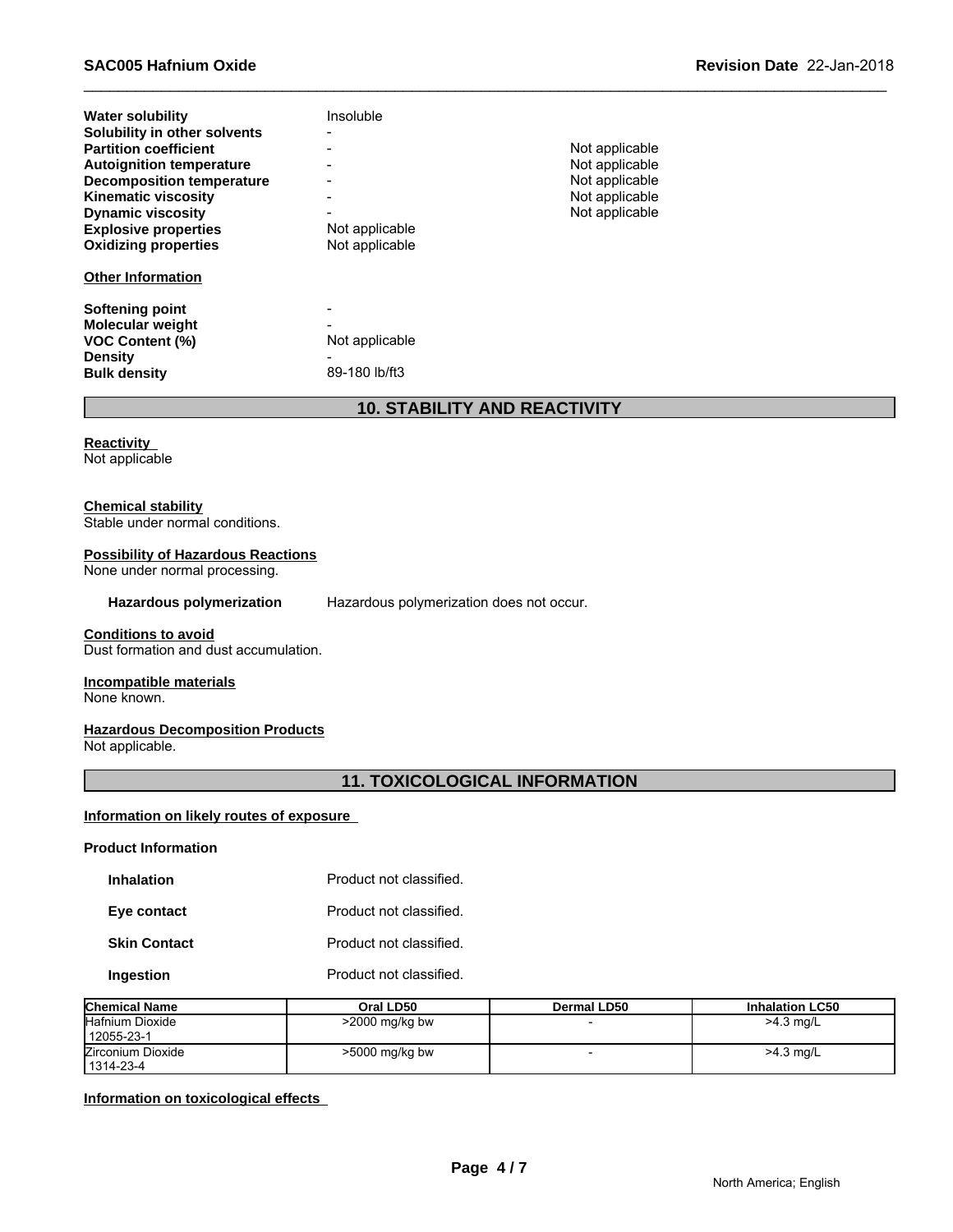| <b>Symptoms</b> |
|-----------------|
|-----------------|

None known.

# **Delayed and immediate effects as well as chronic effects from short and long-term exposure**

| <b>Skin corrosion/irritation</b>                                                                                                                            | Product not classified.                                                                                  |
|-------------------------------------------------------------------------------------------------------------------------------------------------------------|----------------------------------------------------------------------------------------------------------|
| Serious eye damage/eye irritation                                                                                                                           | Product not classified.                                                                                  |
| <b>Sensitization</b>                                                                                                                                        | Product not classified.                                                                                  |
| Germ cell mutagenicity                                                                                                                                      | Product not classified.                                                                                  |
| Carcinogenicity                                                                                                                                             | Product not classified.                                                                                  |
| <b>Reproductive toxicity</b><br><b>STOT - single exposure</b><br><b>STOT - repeated exposure</b><br><b>Target Organ Effects</b><br><b>Aspiration hazard</b> | Product not classified.<br>Product not classified.<br>Product not classified.<br>Product not classified. |

# **12. ECOLOGICAL INFORMATION**

# **Ecotoxicity**

This product as shipped is not classified for aquatic toxicity.

| <b>Chemical Name</b>           | Algae/aquatic plants                                                                                                                                   | Fish                                                                                                                        | <b>Toxicity to</b><br>microorganisms | Crustacea                                                                                                            |
|--------------------------------|--------------------------------------------------------------------------------------------------------------------------------------------------------|-----------------------------------------------------------------------------------------------------------------------------|--------------------------------------|----------------------------------------------------------------------------------------------------------------------|
| Hafnium Dioxide<br>12055-23-1  | The 72 h EC50 of Hafnium<br>dioxide in water to<br>Pseudokirchneriella<br>subcapitata was was greater<br>than the solubility limit of<br>0.008 mg Hf/L | The 96 h LC50 of Hafnium<br>dioxide in water to Danio<br>rerio was greater than the<br>solubility limit of 0.007 mg<br>Hf/L |                                      | The 48 h EC50 of Hafnium<br>dioxide to Daphnia magna<br>was greater than the<br>solubility limit of 0.007 mg<br>Hf/L |
| Zirconium Dioxide<br>1314-23-4 | The 15 d NOEC of zirconiuml The 96 h LL50 of zirconium<br>dichloride oxide to Chlorella<br>vulgaris was greater than<br>200 mg/L                       | dioxide to Danio rerio was<br>greater than 100 mg/L.                                                                        |                                      | The 48 h EC50 of zirconium l<br>dioxide to Daphnia magna<br>was greater than 100 mg/L                                |

# **Persistence and degradability**

**Bioaccumulation**

**Mobility**

.

.

.

**Other adverse effects** 

# **13. DISPOSAL CONSIDERATIONS**

| Waste treatment methods |                                                                                                        |
|-------------------------|--------------------------------------------------------------------------------------------------------|
| Disposal of wastes      | Disposal should be in accordance with applicable regional, national and local laws and<br>regulations. |
| Contaminated packaging  | Disposal should be in accordance with applicable regional, national and local laws and<br>regulations. |

# **14. TRANSPORT INFORMATION**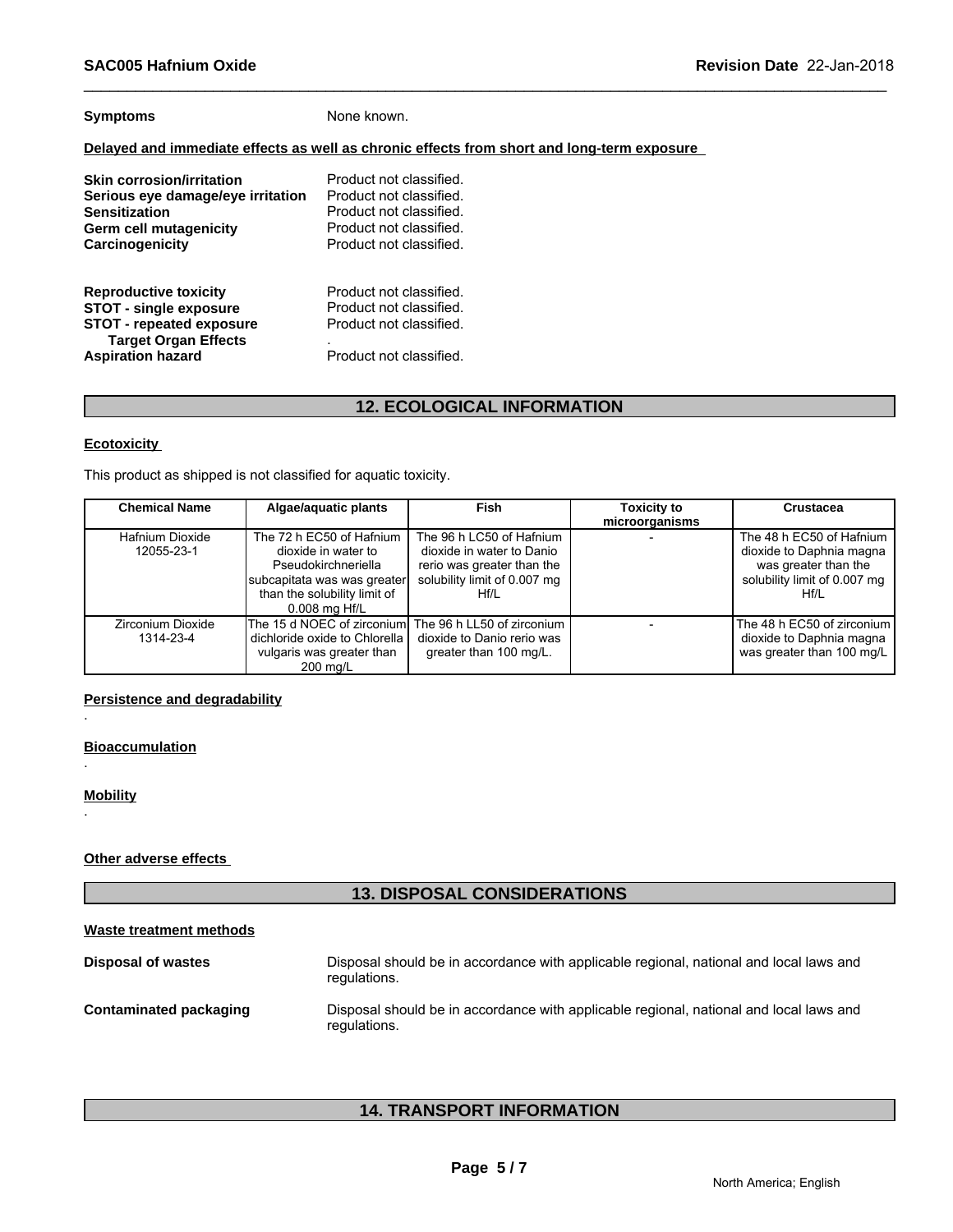**DOT** Not regulated

**15. REGULATORY INFORMATION**

| Complies          |  |
|-------------------|--|
| Complies          |  |
| Complies          |  |
| Complies          |  |
| Complies          |  |
| Complies          |  |
| <b>Not Listed</b> |  |
| <b>Not Listed</b> |  |
|                   |  |

 **Legend:** 

 **TSCA** - United States Toxic Substances Control Act Section 8(b) Inventory

 **DSL/NDSL** - Canadian Domestic Substances List/Non-Domestic Substances List

 **EINECS/ELINCS** - European Inventory of Existing Chemical Substances/European List of Notified Chemical Substances

 **ENCS** - Japan Existing and New Chemical Substances

 **IECSC** - China Inventory of Existing Chemical Substances

 **KECL** - Korean Existing and Evaluated Chemical Substances

 **PICCS** - Philippines Inventory of Chemicals and Chemical Substances

 **AICS** - Australian Inventory of Chemical Substances

# **US Federal Regulations**

# **SARA 313**

Section 313 of Title III of the Superfund Amendments and Reauthorization Act of 1986 (SARA). This product does not contain any chemicals which are subject to the reporting requirements of the Act and Title 40 of the Code of Federal Regulations, Part 372

| <b>SARA 311/312 Hazard Categories</b> |  |
|---------------------------------------|--|
|---------------------------------------|--|

| Acute health hazard               | N٥ |  |
|-----------------------------------|----|--|
| <b>Chronic Health Hazard</b>      | No |  |
| Fire hazard                       | N٥ |  |
| Sudden release of pressure hazard | N٥ |  |
| <b>Reactive Hazard</b>            | No |  |

#### **CWA (Clean Water Act)**

This product does not contain any substances regulated as pollutants pursuant to the Clean Water Act (40 CFR 122.21 and 40 CFR 122.42)

### **CERCLA**

This material, as supplied, does not contain any substances regulated as hazardous substances under the Comprehensive Environmental Response Compensation and Liability Act (CERCLA) (40 CFR 302) or the Superfund Amendments and Reauthorization Act (SARA) (40 CFR 355). There may be specific reporting requirements at the local, regional, or state level pertaining to releases of this material

### **US State Regulations**

# **California Proposition 65**

This product does not contain any Proposition 65 chemicals

### **U.S. State Right-to-Know Regulations**

| <b>Chemical Name</b>     | <b>Jersey</b><br><b>New</b> | 1000<br>massachusetts | n.<br><b>nsylvania</b> |  |
|--------------------------|-----------------------------|-----------------------|------------------------|--|
| -<br>Zirconium Dioxide   |                             |                       |                        |  |
| $\sim$<br>$'314-$<br>~ت∠ |                             |                       |                        |  |